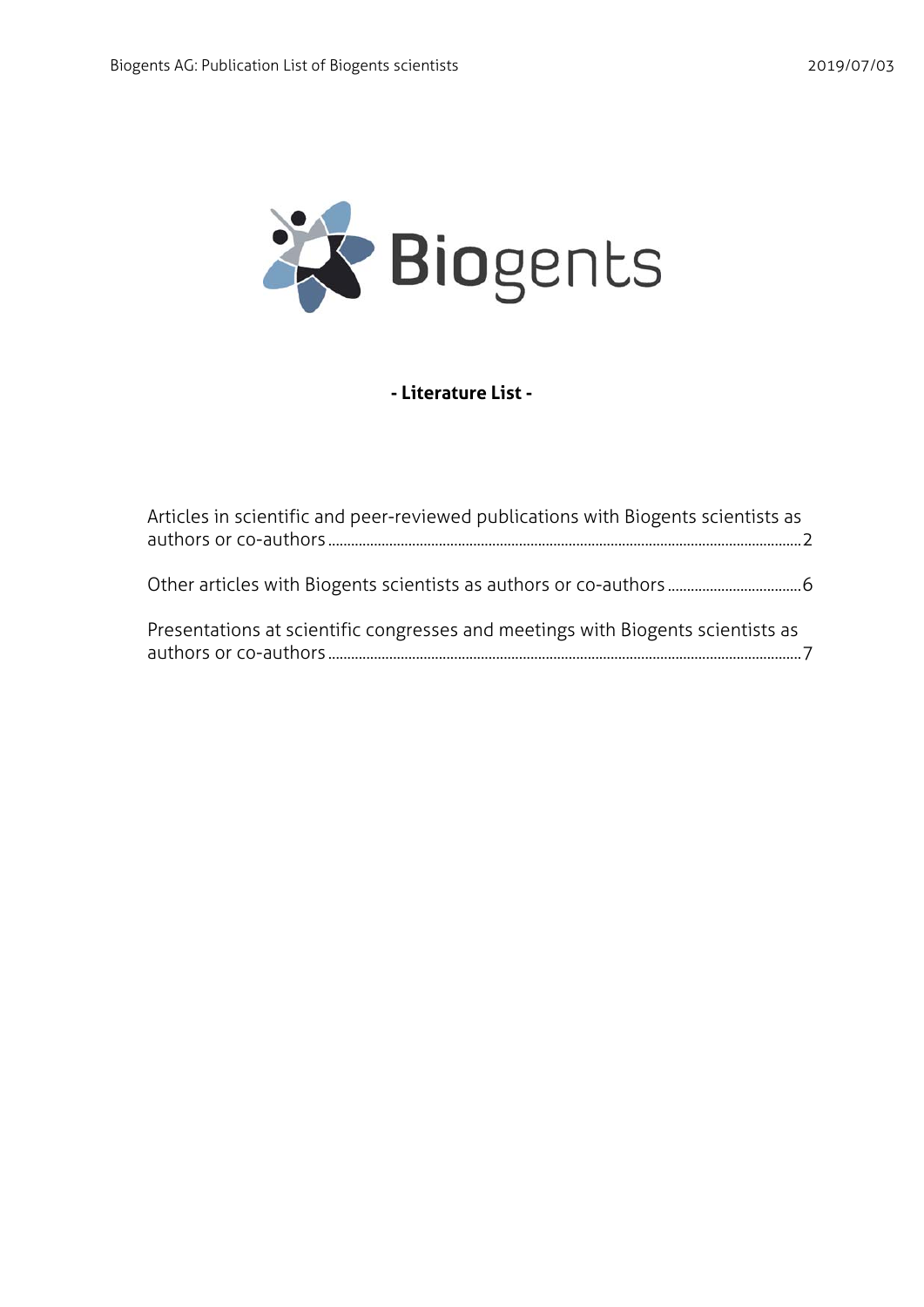## **Articles in scientific and peer-reviewed publications with Biogents scientists as authors or co-authors**

- 1. Carolin M. Degener, Martin Geier, Dan Kline, Joyce Urban, Scott Willis, Katherine Ramirez, Erin R. Cloherty and Scott W. Gordon, 2019: Field Trials to Evaluate the Effectiveness of the Biogents®-Sweetscent Lure in Combination with Several Commercial Mosquito Traps and to Assess the Effectiveness of the Biogents-Mosquitaire Trap with and Without Carbon Dioxide, Journal of the American Mosquito Control Association Mar 2019, Vol. 35, No. 1 (March 2019) pp. 32-39, https://mosquito-jamca.org/doi/pdf/10.2987/18-6790.1
- 2. Bernard Abong'o, Xiaoyu Yu, Martin J. Donnelly, Martin Geier, Gabriella Gibson, John Gimnig7,Feiko ter Kuile, Neil F. Lobo, Eric Ochomo, Stephen Munga, Maurice Ombok, Aaron Samuels,Stephen J. Torr and Frances M. Hawkes (2018): Host Decoy Trap (HDT) with cattle odour ishighly effective for collection of exophagicmalaria vectors, Parasites & Vectors (2018) 11:533 https://doi.org/10.1186/s13071-018-3099-7
- 3. Harwood J.F., Rama V., Hash, J.M., Gordon S.W. (2018): The Attractiveness of the Gravid *Aedes* Trap to Dengue Vectors in Fiji. J. Med. Entomol. 55(2), 2018, 481–484 doi: 10.1093/jme/tjx221.
- 4. Kampen H., Schuhbauer A., Walther D. (2017): Emerging mosquito species in Germany - a synopsis after 6 years of mosquito monitoring (2011–2016). Parasitol Res. DOI 10.1007/s00436-017-5619-3
- 5. Akaratovic K. I., Kiser J. P., Gordon S., Abadam C. A. (2017): Evaluation of the Trapping Performance of Four Biogents AG Traps and Two Lures for the Surveillance of *Aedes albopictus* and Other Host-Seeking Mosquitoes. Journal of the American Mosquito Control Association 33(2):108-115. https://doi.org/10.2987/16-6596.1
- 6. Sperling S., Cordel M., Gordon S., Knols B.G.J., Rose A. (2017) Eave tubes for malaria control in Africa: Videographic observations of mosquito behaviour in Tanzania with a simple and rugged video surveillance system. Malaria World Journal 8:9.
- 7. Knols B.G.J., Farenhorst M., Andriessen R., Snetselaar J., Suer R.A., Osinga A.J., Knols, J.M.H, Deschietere J., Ng'habi K.R., Lyimo I.N., Kessy S.T., Mayagaya V.S., Sperling S., Cordel M., Sternberg E.D., Hartmann P., Mnyone L.L., Rose A., Thomas M.B. (2016) Eave tubes for malaria control in Africa: an introduction. Malaria Journal 15:404
- 8. Arimoto H., Harwood J.F., Nunn P.J., Richardson A.G., Gordon S., Obenauer P.J. (2015). Comparison of Trapping Performance Between the Original BG-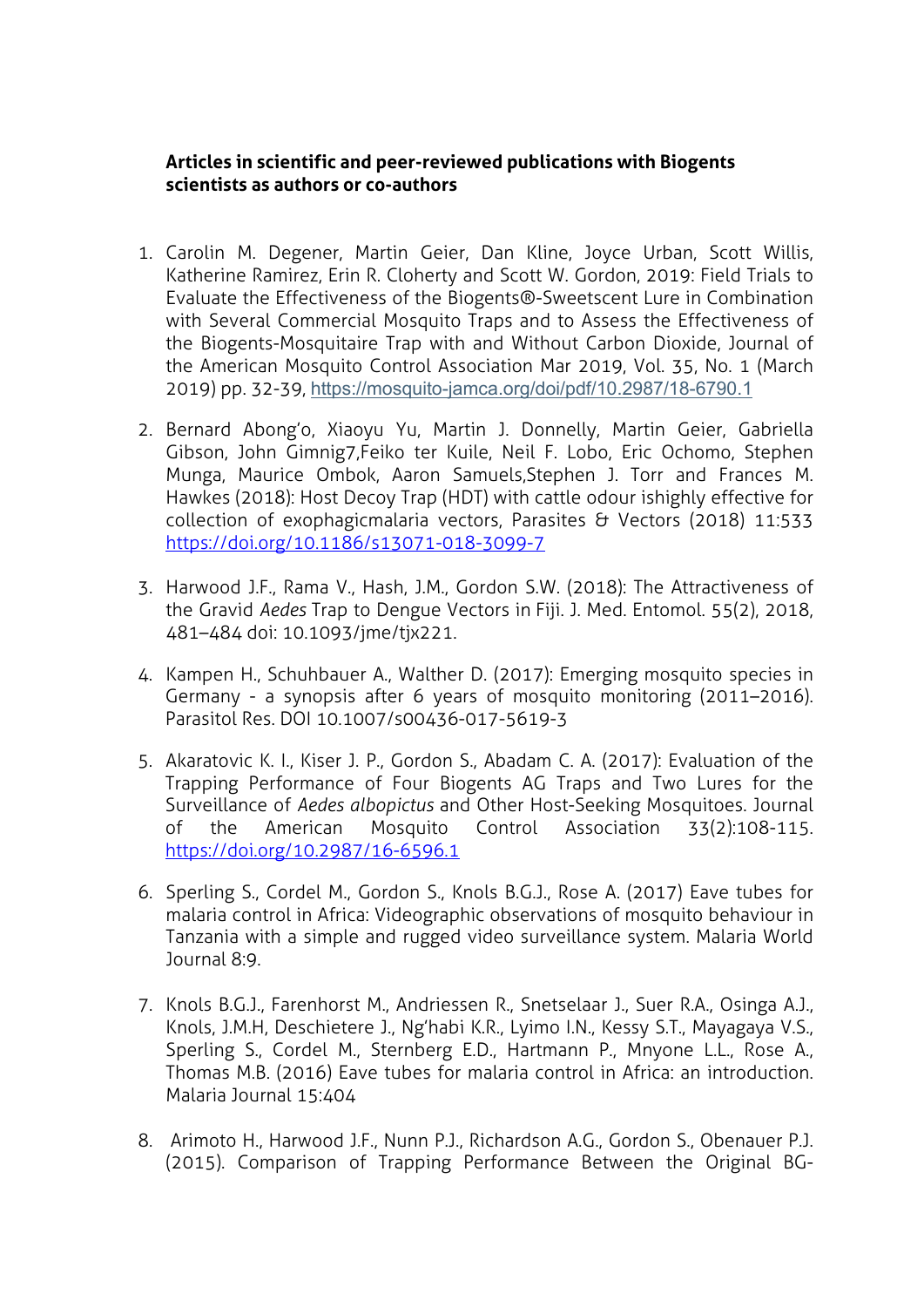Sentinel® Trap and BG-Sentinel 2® Trap. Journal of the American Mosquito Control Association, 31(4):384-387.

- 9. Obermayr U., Ruther J., Bernier U.R., Rose A., Geier M. (2015) Evaluation of a Push-Pull Approach for Aedes aegypti (L.) Using a Novel Dispensing System for Spatial Repellents in the Laboratory and in a Semi-Field Environment. PLoS One 10(6): e0129878.
- 10.Degener C.M., Mingote Ferreira de Ázara T., Aparecida Roque R., Rösner S., Rocha E.S.O., Geessien Kroon E., Torres Codeço C., Araújo Nobre A., Ohly J.J., Geier M., Eiras A.E. (2015). Mass trapping with MosquiTRAPs does not reduce Aedes aegypti abundance, Mem Inst Oswaldo Cruz, Rio de Janeiro: 110(4): 517–527
- 11.Englbrecht C., Gordon S., Venturelli C., Rose A., and Geier M. (2015). Evaluation of BG-Sentinel Trap as a Management Tool to Reduce *Aedes albopictus* Nuisance in an Urban Environment in Italy, Journal of the American Mosquito Control Association, 31(1):16-25.
- 12.Hoel D. F., Marika J. A., Dunford J. C., Irish S.R., Geier M., Obermayr U., and Wirtz R. A. (2014) Optimizing Collection of Anopheles gambiae s.s. (Diptera: Culicidae) in Biogents Sentinel Traps, J. Med. Entomol. 51(6): 1268-1275
- 13.Krüger A., Obermayr U., Czajka C., Bueno Marí R., Jöst A., Rose A. (2014) COI sequencing for invasive mosquito surveillance in Germany reveals genetically divergent specimens near Aedes geniculatus (Diptera: Culicidae) Journal of the European Mosquito Control Association 32:22-26.
- 14.Hiscox, A., Otieno, B., Kibet, A., Mweresa, C.K., Omusula, P., Geier, M., Rose, A., Mukabana, W.R., and Takken, W. (2014). Development and optimization of the Suna trap as a tool for mosquito monitoring and control. Malaria Journal *13*: 257
- 15.Degener, C.M., Eiras, A.E., Azara, T.M.F., Roque, R.A., Rösner, S., Codeço, C.T., Nobre, A.A., Rocha, E.S.O., Kroon, E.G., Ohly, J.J., Geier M. (2014). Evaluation of the effectiveness of mass trapping with BG-sentinel traps for dengue vector control: a cluster randomized controlled trial in Manaus, Brazil. J. Med. Entomol. *51*: 408–420.
- 16.De Ázara, T.M.F., Degener, C.M., Roque, R.A., Ohly, J.J., Geier, M., and Eiras, Á.E. (2013). The impact of CO2 on collection of Aedes aegypti (Linnaeus) and Culex quinquefasciatus Say by BG-Sentinel® traps in Manaus, Brazil. Mem. Inst. Oswaldo Cruz *108*: 229–232
- 17.Figueiredo, R.M.P. de, Mourão, M.P.G., Abi-Abib, Y.E.C., Oliveira, C.M. de, Roque, R., Azara, T. de, Ohly, J., Degener, C., Geier, M., and Eiras, A.E. (2013). Identification of dengue viruses in naturally infected Aedes aegypti females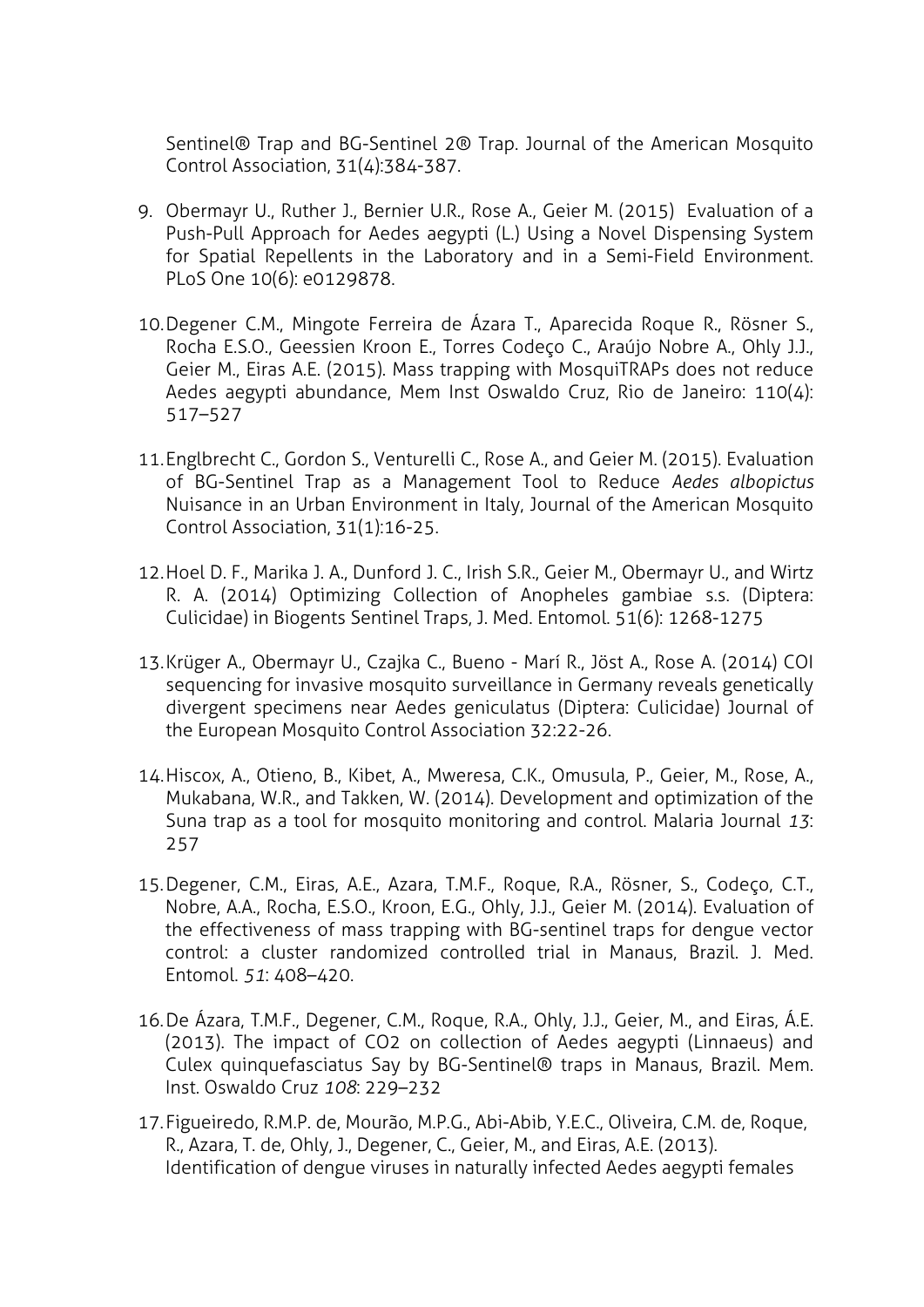captured with BioGents (BG)-Sentinel traps in Manaus, Amazonas, Brazil. Rev. Soc. Bras. Med. Trop. *46*.

- 18.Gama, R.A., Silva, I.M. da, Geier, M., and Eiras, A.E. (2013). Development of the BG-Malaria trap as an alternative to human-landing catches for the capture of Anopheles darlingi. Mem. Inst. Oswaldo Cruz *108*: 763–771.
- 19.Mascari T.M., Stout R.W., Clark J., Gordon S., Bast J., Foil0 L.D. (2013). Insecticide-treated rodent baits for sand fly control. Pesticide Biochemistry and Physiology 106(3):113-117.
- 20.Becker, N., Geier, M., Balczun, C., Bradersen, U., Huber, K., Kiel, E., Krüger, A., Lühken R., Orendt C., Plenge-Bönig A., Rose A., Schaub G.A., Tannich E. (2012). Repeated introduction of *Aedes albopictus* into Germany, July to October 2012. Parasitology Research 112: 1787-90
- 21.Obermayr, U., Ruther, J., Rose, A., and Geier, M. (2012). Laboratory Evaluation Techniques to Investigate the Spatial Potential of Repellents for Push and Pull Mosquito Control Systems. J. Med. Entomol. 49: 1387–1397
- 22.Thomas S.M., Obermayr U., Fischer D., Kreyling J., Beierkuhnlein C. (2012) Lowtemperature threshold for egg survival of a post-diapause and non-diapause European aedine strain, *Aedes albopictus* (Diptera: Culicidae). Parasites & Vectors 5: 100
- 23.Drapeaua J., Rossanoa M., Tourauda D., Obermayr U., Geier M., Rose A., Kunz W. (2011) Green synthesis of para-Menthane-3,8-diol from Eucalyptus citriodora: Application for repellent products, Comptes Rendus Chimie, Volume 14, Issues 7–8, July–August 2011, Pages 629–635.
- 24.Britch S.C., Linthicum K.J., Walker T.W., Farooq M., Gordon S.W., Clark J.W., Ngere F., Ngonga D., Chepchieng C. (2011). Evaluation of ULV applications against old world sand fly (Diptera: Psychodidae) species in Equatorial Kenya. J Med Ent. 48:1145-1159.
- 25.Mascari T.M., Clark J., Gordon S., Mitchell M.A., Rowton E.D., Stout R., Foil L.D. (2011). Oral treatment of rodents with insecticides for control of sand flies (Diptera: Psychodidae) and the fluorescent tracer technique (FTT) as a tool to evaluate potential sand fly control methods. J. Vector Ecol. 36 Supp 1: 132- 137.
- 26.Obermayr U., Rose A., Geier M. (2010). A novel test cage with an air ventilation system as an alternative to conventional cages for the efficacy testing of mosquito repellents. J Med Entomol. 47: 1116-1122.
- 27.Almeida, S.J. de, Martins Ferreira, R.P., Eiras, Á.E., Obermayr, R.P., and Geier, M. (2010). Multi-agent modeling and simulation of an Aedes aegypti mosquito population. Environmental Modelling & Software *25*, 1490–1507.
- 28.Drapeau J., Verdier M., Touraud D., Kröckel U., Geier M., Rose A., Kunz W.. (2009) Effective insect repellent formulation in both surfactantless and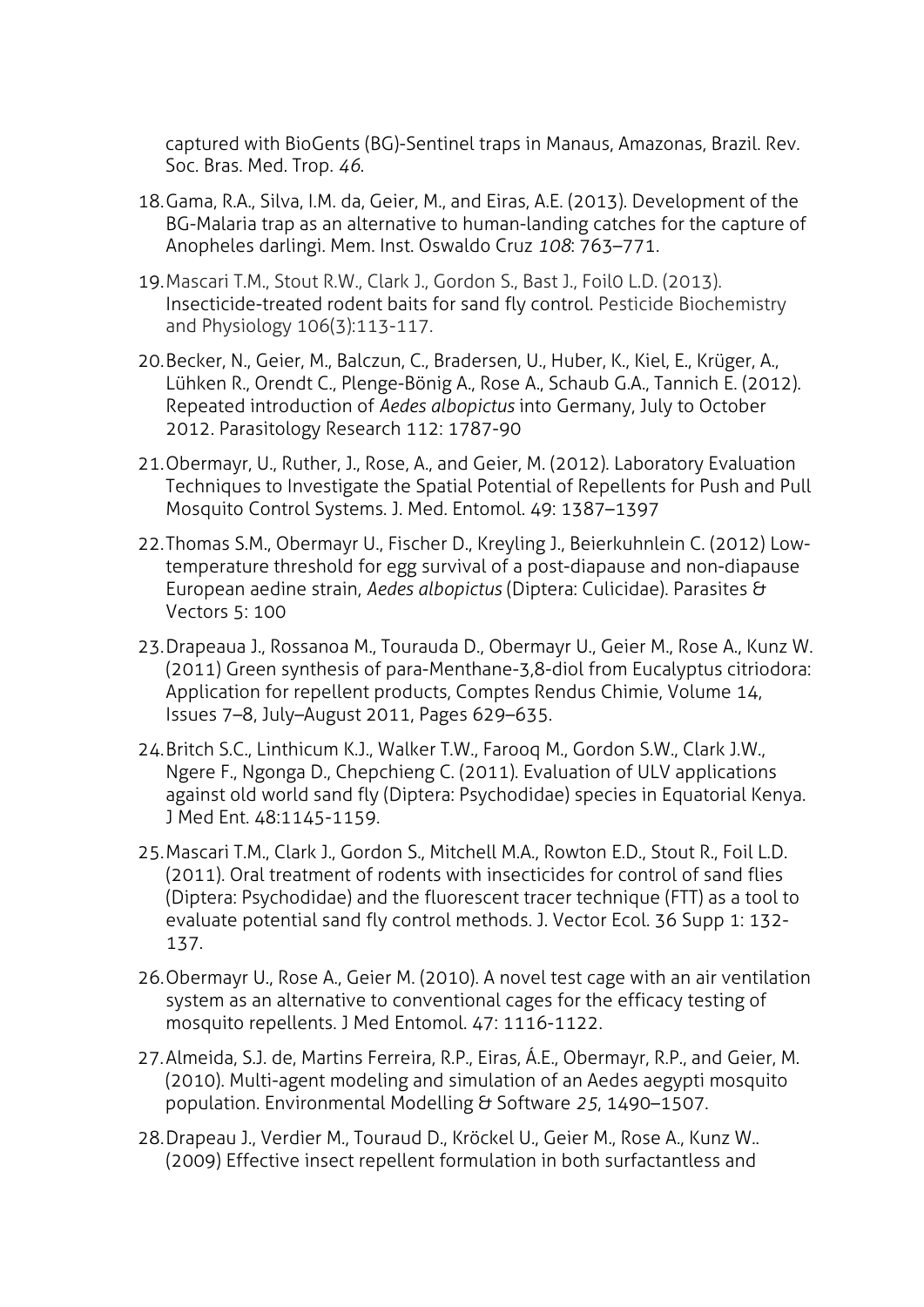classical microemulsions with a long-lasting protection for human beings. Chem. Biodivers. 6:934-47

- 29.Drapeau J., Fröhler C., Touraud D., Kröckel U., Geier M., Rose A & Kunz W. (2009) Repellent studies with Aedes aegypti and human olfactory tests on 19 essential oils from Corsica, France. Flavour and Fragrance Journal 24: 160- 169.
- 30.Hörbrand Th. & Geier M (2009) Monitoring of Culicoides at nine locations in Southern Germany (2007–2008). Parasitol. Res. Parasitol. Res. 105: 387-392.
- 31.Mehlhorn H., Walldorf V., Klimpel S., Schaub G., Kiel E., Focke R., Liebisch G., Liebisch A., Werner D., Bauer C., Clausen H., Bauer B., Geier M., Hörbrand Th., Bätza H.J., Conraths F.J., Hoffmann B. & Beer M. (2009) Bluetongue disease in Germany (2007-2008): monitoring of entomological aspects. Parasitol. Res. Parasitol. Res. 105(2): 313-319.
- 32.Williams C.R., Long S.A., Webb C.E., Bitzhenner M., Geier M., Russel R.C. & Ritchie S.A. (2007) *Aedes aegypti* population sampling using BG-Sentinel traps in north Queensland, Australia: statistical considerations for trap deployment and sampling strategy. Journal of Medical Entomology 44(2): 345-350.
- 33.Naucke T.J, Kröpke R., Benner G., Schulz J., Wittern K.P., Rose A., Kröckel U. & Grünewald H.W. (2007) Field evaluation of the efficacy of proprietary repellent formulations with IR3535® and Picaridin against *Aedes aegypti*. Parasitology Research 101: 169–177.
- 34.Williams C.R., Bergbauer R., Geier M., Kline D.L., Bernier U.R., Russell R.C. & Ritchie S.A. (2006) Laboratory and field assessment of some kairomone blends for host seeking *Aedes aegypti*. Journal of the American Mosquito Control Association 22(4): 641-647.
- 35.Kröckel U., Rose A., Eiras Á.E. & Geier M. (2006) New tools for surveillance of adult yellow fever mosquitoes: Comparison of trap catches with human landing rates in an urban environment. Journal of the American Mosquito Control Association 22: 229-238.
- 36.Williams C.R., Ritchie S.A., Russel R.C., Eiras A.E., Kline D.L. & Geier M. (2006) Geographic variation in attraction to human odor compounds by *Aedes aegypti* mosquitoes (Diptera : Culicidae): A laboratory study. Journal of Chemical Ecology 32(8): 1625-1634.
- 37.Rose A., Kröckel U., Bergbauer R., Geier M. & Eiras Á.E. (2006). Der BG-Sentinel, eine neuartige Stechmückenfalle für Forschung und Überwachung. (The BG-Sentinel, a novel mosquito trap for research and surveillance.) Mitteilungen der Deutschen Gesellschaft für allgemeine und angewandte Entomologie 15: 345-348.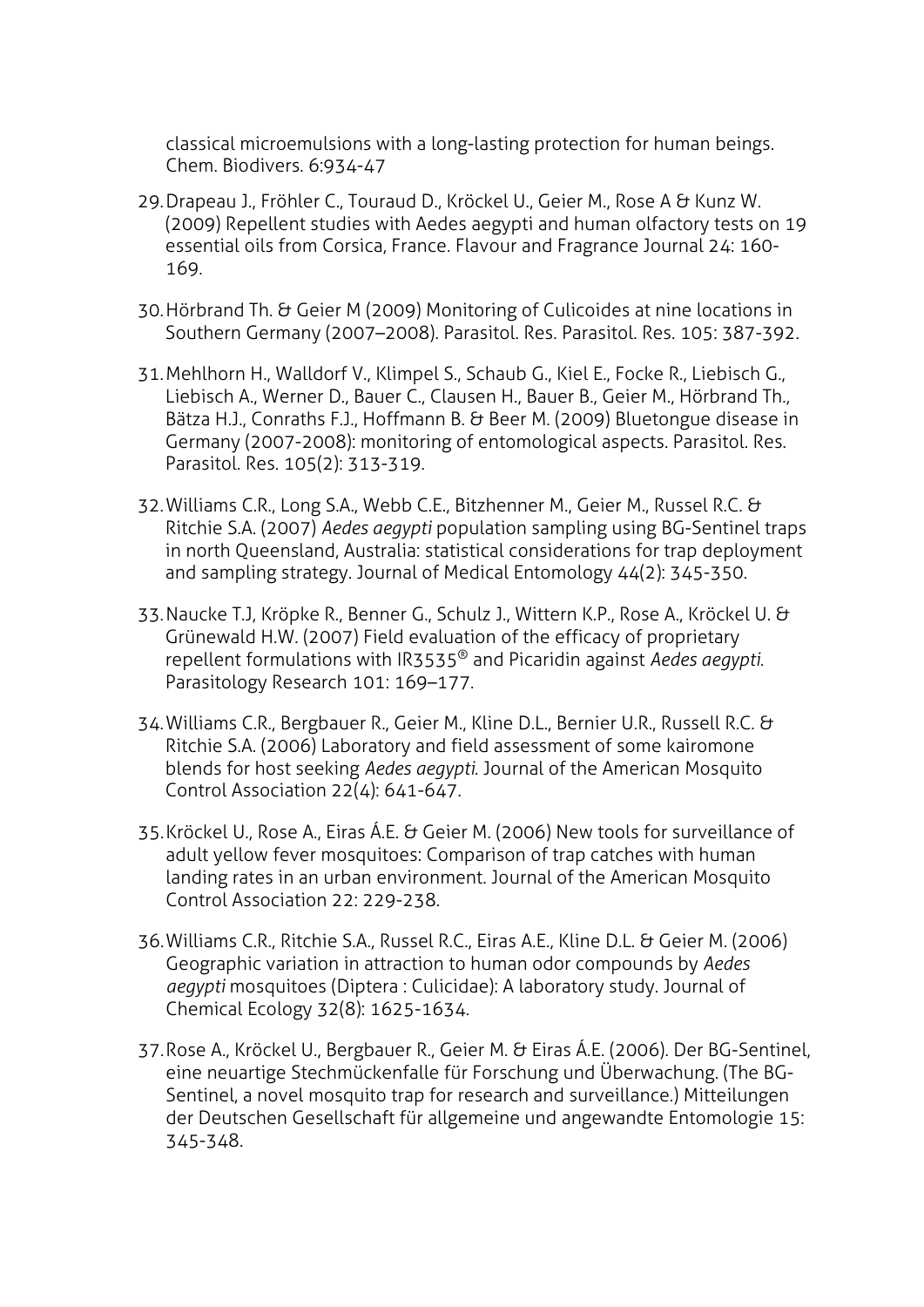- 38.Weldon P.J., Kramer M.W., Gordon S., Spande T.F., Daly J. W. (2006). A common pumiliotoxin from poison frogs exhibits enantioselective toxicity against mosquitoes. Proceedings of the National Academy of Science: 103: 17818- 17821.
- 39.Duong, Quyen, Song X., Mitrojorgji E., Gordon S., Eng G. (2006). Larvicidal and structural studies of some triphenyl- and tricyclohexyltin para-substituted benzoates. J. Organometallic Chemistry 691:1775-1779.
- 40.Dekker T., Geier M. & Cardé R.T. (2005) Carbon dioxide instantly sensitizes female yellow fever mosquitoes to human skin odours. Journal of Experimental Biology 208: 2963-2972.
- 41.Geier M., Rose A., Eiras A. E. (2004) A new lure for host-seeking anthropophilic mosquitoes and a novel type of a simple, non-CO2 mosquito trap. International Journal of Medical Microbiology 293, Suppl. 38: 50.
- 42.Eiras A.E., Rose, A, Geier, M. (2004) New tools for monitoring gravid females of the mosquitoes *Aedes aegypti* and *Aedes albopictus* (Diptera: Culicidae), vectors of Dengue and other arboviral diseases. International Journal of Medical Microbiology 293, Suppl. 38: 51-52.
- 43.Masuoka P.M., Claborn D.M., Andre R.G., Nigro J., Gordon S.W., Klein T.A., Kim H.C. (2003). Use of IKONOS and Landsat for malaria control in the Republic of Korea. Remote Sensing of the Environment 88: 187-194
- 44.Smallegange R., Geier M. & Takken W. (2002) Behavioural responses of Anopheles gambiae to ammonia, lactic acid and a fatty acid in a y-tube olfactometer. Proceedings of the section Experimental and Applied Entomology of the Netherlands Entomological Society (NEV) 13: 147-152.
- 45.Dekker T., Steib B., Cardé R. & Geier M. (2002) L-lactic acid: a human-signifying host cue for the anthropophilic mosquito Anopheles gambiae. Medical and Veterinary Entomology 16: 91-98.
- 46.Chamberlin J., Laughlin L.W., Romero S., Solarzano N., Gordon S., Andre R., Pachas P., Friedman H., Ponce C., Watts D. (2002). The incidence of, and risk factors for, endemic *Bartonella bacilliformis*: A prospective cohort study of the inhabitants of a Peruvian Mountain Valley. Journal of Infectious Disease 186:983-90.
- 47.Steib B., Geier M. & Boeckh J. (2001) The effect of lactic acid on odor related host preference of yellow fever mosquitoes. Chemical Senses 26: 523-528.
- 48.Bosch J.O., Geier M. & Boeckh J. (2000) Contribution of fatty acids to olfactory host finding of female *Aedes aegypti*. Chemical Senses 25: 323-330.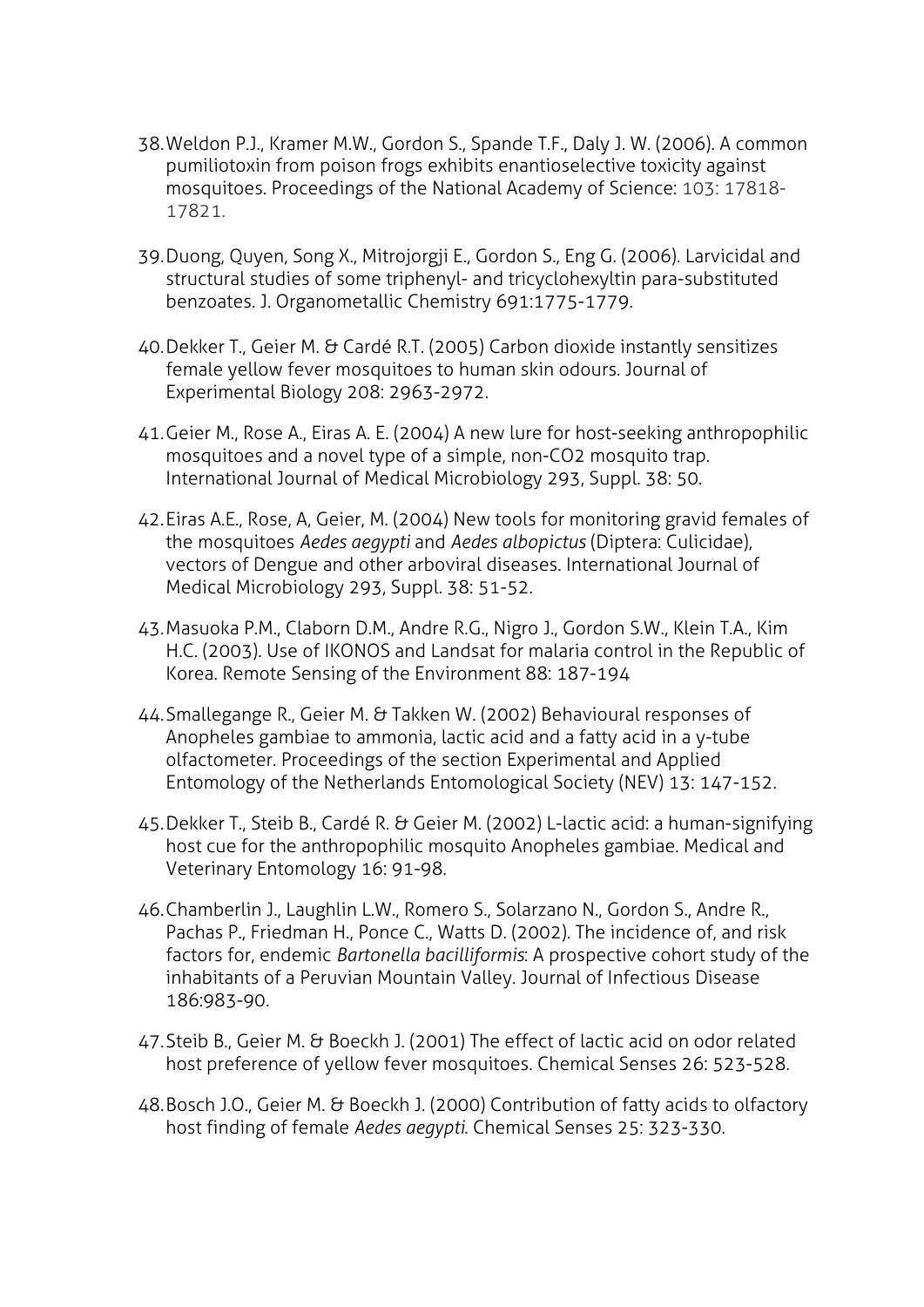- 49.Chamberlin J., Laughlin , L., Gordon S., Romero S., Solorzano N. (2000). Serodiagnosis of *Bartonella bacilliformis* infection by indirect fluorescent antibody assay: Test development and application in an endemic population. J. Clin. Microbiol. 38:4269-71.
- 50.Coleman, R.E, Barth J.F., Turell M.J., Gordon S.W., Sattabangkot J., Copeland R., Wirtz R.A. (2000). Development and evaluation of a dipstick assay for the detection of *Plasmodium falciparum* and *P. vivax* sporozoites in mosquitoes (Diptera: Culicidae). J. Med. Ent. 34:581-587.
- 51.Geier M. and Boeckh J. (1999) A new Y-tube olfactometer for mosquitoes to measure the attractiveness of host odours. Entomologia experimentalis et applicata 92: 9-19.
- 52.Geier M., Bosch J.O. & Boeckh J. (1999) Influence of odour plume structure on upwind flight of mosquitoes towards hosts. Journal of Experimental Biology 202: 1639-1648.
- 53.Geier M., Bosch J.O. & Boeckh J. (1999) Ammonia as an attractive component of host odour for the yellow fever mosquito, *Aedes aegypti*. Chemical Senses 24: 647-653.
- 54.Cardé R.T., Dekker T. & Geier M. (1998): Flight behavior of mosquitoes on plumes of natural and synthetic host odor: mechanisms of orientation and influence of environmental factors. Annual report of Mosquito Control Research 1998: 47-49.
- 55.Geier M., Sass H. and Boeckh J. (1996): A search for components in human body odour that attract females of *Aedes aegypti*. In: Cardew, G. and Goode, J. (ed.): Mosquito olfaction and olfactory-mediated mosquito-host interactions. Ciba Foundation Symposium. New York: John Wiley & Sons Ltd. 132-148.
- 56.Pappenberger B., Geier M. and Boeckh J. (1996): Responses of antennal olfactory receptors to odours from the human body in the yellow fever mosquito, *Aedes aegypti*. In: Cardew, G. and Goode, J. (ed.): Mosquito olfaction and olfactory-mediated mosquito-host interactions. Ciba Foundation Symposium 200. New York: John Wiley & Sons Ltd. 254-266.
- 57.Boeckh J., Breer H., Geier M., Hoever F-P., Krüger B-W., Nentwig, G. & Sass H. (1996): Acylated 1,3-Aminopropanols as repellents against bloodsucking arthropods. Pesticide Science 48(4): 359-373.
- 58.Linthicum K.J., Bailey C.L., Tucker C.J., Gordon S.W., Logan T.M., Peters C.J, Digoutte J.P. (1994). Effects of man-made ecological alterations of the Senegal river basin on Rift Valley fever transmission. Sistema Terra 3: 44-47.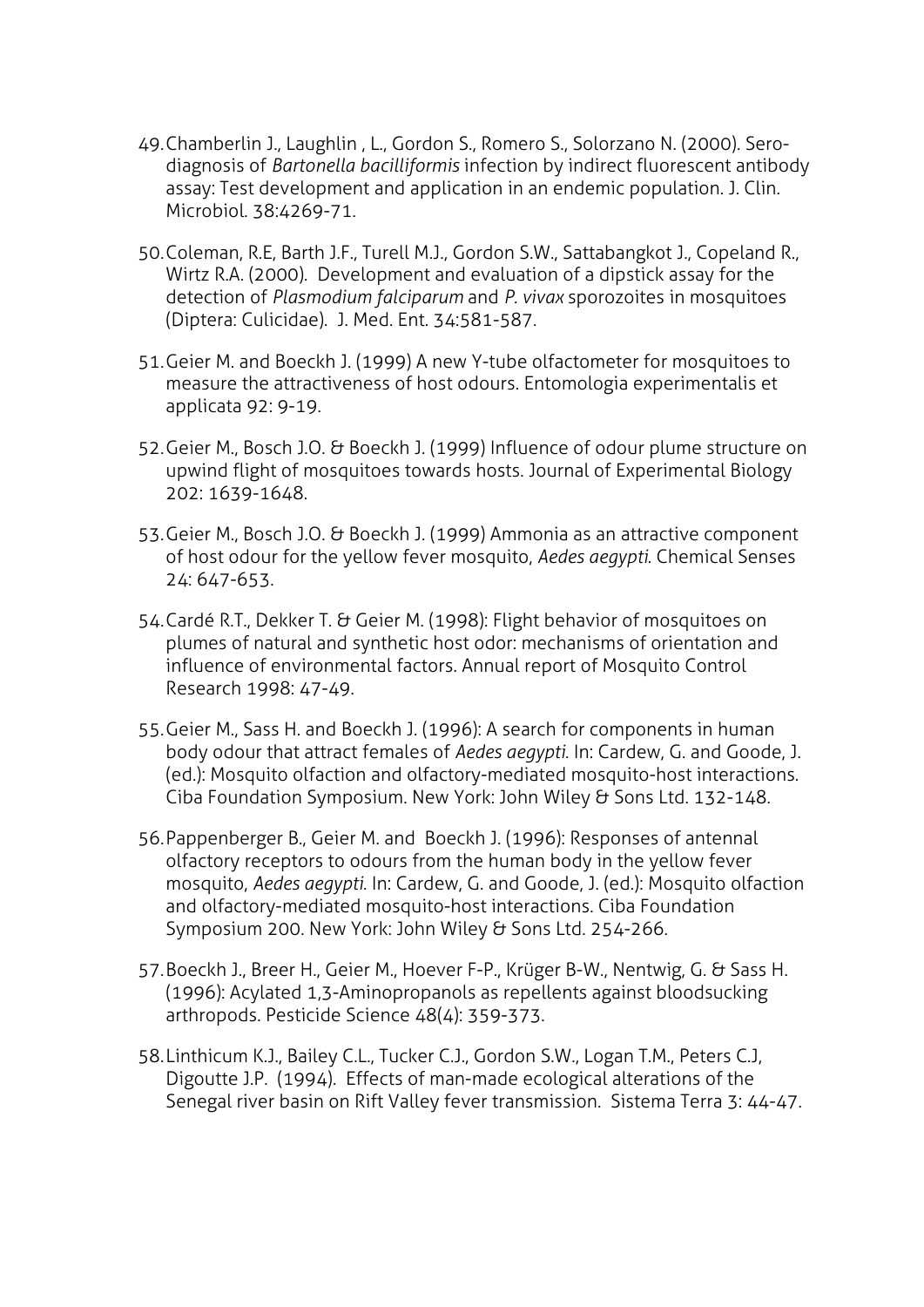- 59.Gordon S.W., Tamarriello R.F., Linthicum K.J., Dohm D.J., Digoutte J.P. (1992). Arbovirus isolations from mosquitoes collected during 1988 in the Senegal River basin. Am. J. Trop. Med. Hyg. 46: 742-748.
- 60.Gordon S.W., Tamarriello R.F., Linthicum K.J., Wirtz R.A., Digoutte J.P. (1991). Feeding patterns of mosquitoes collected in the Senegal River basin. J. Am. Mosq. Cont. Assoc. 7: 424-432.
- 61.Linthicum K.J., Bailey C.L., Tucker C.J., Mitchell K., Gordon S.W., Logan T.M., Peters C.J., Digoutte J.P. (1990). Polar-orbiting satellite monitoring of manmade changes in the ecology of the Senegal River basin, as they relate to a Rift Valley fever epidemic. In *Arbovirus Research in Australia*, M.F. Uren, J. Blok, and L.H. Manderson eds., Proc. 5th Symposium: 116-119.
- 62.Berry R.L., Parsons M.A., Restifo R.A., Peterson E.D., Gordon S.W., Reed M.R., Calisher C.H., Bear G.T., Halpin T.J. (1983). California serogroup virus infections in Ohio: an 18 year retrospective summary. In *California Serogroup Viruses*, C.H. Calisher and W.H. Thompson eds. Prog. Clin. Biol. Res. 123: 215- 223.
- 63.Gordon S.W., Peterson E.D. (1980). Occurrence of *Toxorhynchites rutilus septentrionalis* in tires in Ohio. Mosq. News 40: 107-109.
- 64.Gordon S.W., Berry R.L., Parsons M.A., Bear G.T., Halpin T.J. (1978). Increased prevalence of *Culex tarsalis* in Ohio and its implications. Mosq. News 38: 366- 369.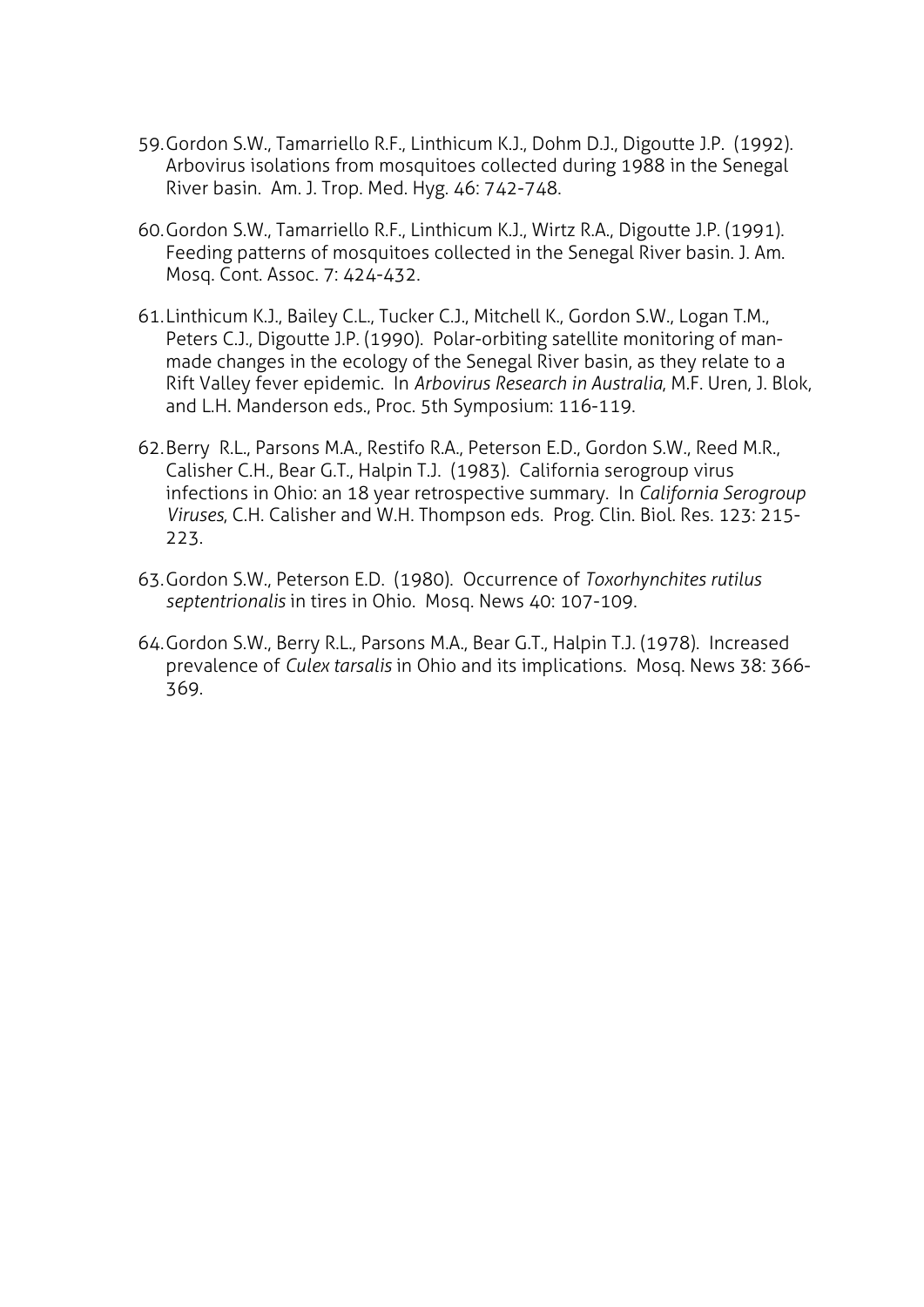## **Other articles or books with Biogents scientists as authors or co-authors**

- 1. Obermayr U. in book: Insect Repellents Handbook, Edition: 2, Chapter: Excitorepellency, (09/2014), Publisher: CRC Press, Taylor & Francis Group, Editors: Debboun, Frances, Strickman, pp.91-117, ISBN: 978-1-4665-5355-2
- 2. Rose A., Obermayr U. in book: Moderne Reisemedizin, Edition: 2, Chapter: Prävention vektoriell übertragener Infektionen, (01/2013) Publisher: Genter Verlag, Stuttgart, Editors: Burkhard Rieke, Thomas Küpper, Claus-Martin Muth, pp.381-393, ISBN: 978-3-87247-754-5
- 3. Geier M., Rose A., Gunewald J. & Jones O. (2006) New mosquito traps improve the monitoring of disease vectors. International Pest Control 48: 124-126.
- 4. Obermayr R. (2006) Are new trapping technologies useful for mosquito control interventions? Vector Ecology Newsletter 37 (3): 11-12.
- 5. Molnar Th. (2006) Comparative studies of two trapping systems for mosquito surveillance in Bavaria, Germany. Vector Ecology Newsletter 37 (3): 10-11.
- 6. Geier M., Rose A. & Grunewald, J. (2005) Stechmücken-Fallen: Frühwarnsysteme für vektorassoziierte Krankheiten. (Mosquito traps – early warning systems for vector-borne diseases.) Journal Flug- und Reisemedizin 45: 12-15.
- 7. Rose A. & Geier M. (2004) Why it can be useful to attract the enemy: leading mosquitoes around by the nose. In: Fürst W. & Bauernschmitt J. (eds.) *Biotechnology in Bavaria.* Media Mind, Munich, 64 - 68.
- 8. Rose A. (2002) Sonnengold von der Herstellung eines guten Helichrysum-Öls. (The production of high-quality essential oil from *Helichrysum italicum*.) In: FORUM 21: 9-11.
- 9. Geier M. (2000) Olfaktorische Wirtsfindung bei Stechmücken. Journal Flugund Reisemedizin 3: 16-20.
- 10.Knudson D.L., Zheng L., Gordon S.W., Brown S.E., Kafotos F.C. (1996). Genome organization of vectors. In *Biology of Disease Vectors*, B.J. Beaty and W.C. Marquardt, eds., University of Colorado Press.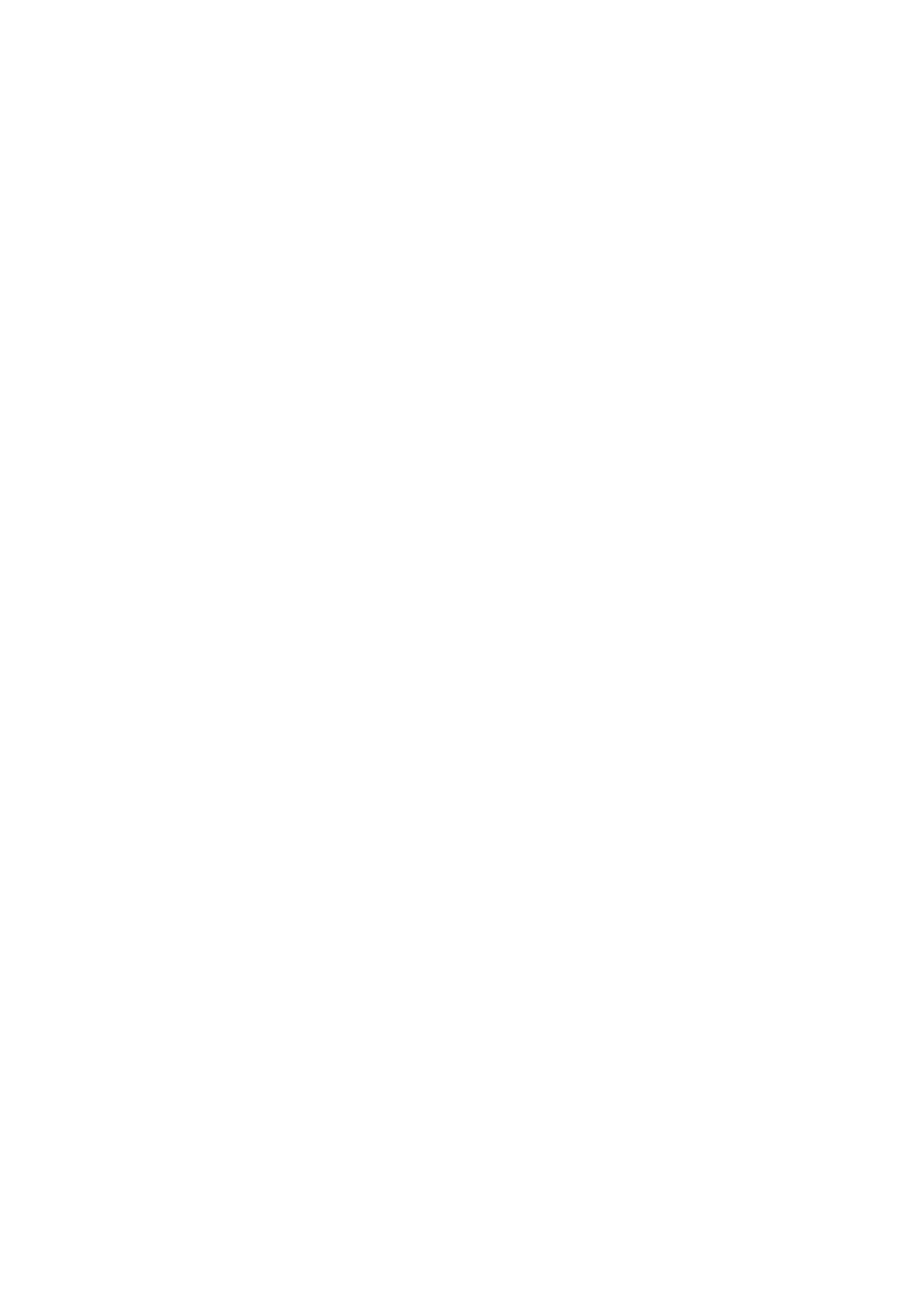## Presentations at scientific congresses and meetings with Biogents scientists as authors or co-authors

- 1.
- 2. Kröckel, U., Geier M. & Rose A. (2009) A new type of test cage as an alternative to conventional cages for the efficiency testing of mosquito repellents. 5<sup>th</sup> International Congress of Vector Ecology, Belek, Antalya, Turkey, 11 October 2009. Session II (Oral Presentation)
- 3. Engelbrecht Ch., Geier M. & Venturelli C.. (2009) Continuous trapping of adult Asian tiger mosquitoes (*Aedes albopictus*) with BG-Sentinel traps reduced the human landing rate and density indices in an urban environment in Cesena, Italy. 5th European Mosquito Control Association Workshop, Turin, Italy, 12 March 2009. Session 10.5 (Oral Presentation)
- 4. Weiß R., Molnar Th., Hörbrand Th., Geier M. & Rose A. (2009) Remarks on the mosquito fauna of different biotopes in the Regensburg area (Bavaria, Germany): an assessment using two adult trap types, human landing collection, and larval sampling. 5th European Mosquito Control Association Workshop, Turin, Italy. (Poster)
- 5. Kröckel U. & Rose A. (2009) Improved Type of Test Cages as an Alternative to conventional EPA-Cages for the Efficiency Testing of Mosquito Repellents. 5th European Mosquito Control Association Workshop, Turin, Italy. (Poster)
- 6. Rose A., Geier M., Eiras A.E., da Gloria Teixeira M., das Gracas Vale Barbosa M. & Gomes Mourao M.P. (2008) Novel mosquito traps in the fight against urban dengue – from monitoring to control. Introduction to a feasibility study in Manaus, Brazil. XXIII International Congress of Entomology, Durban, South Africa. (Poster)
- 7. Kröckel U. (2008) Wie testet man eigentlich Repellentien? (Test methods for the evaluation of insect repellents). 11<sup>th</sup> Yearly Conference of the German Professional Association for Travel Medicine (*11. Jahrestagung des Deutschen Fachverbandes Reisemedizin e.V.*), Stuttgart, Germany. (Oral Presentation)
- 8. Rose A. (2008) The assessment of transmission risk for mosquito-borne diseases: what can we learn for Chikungunya? European Mosquito Control Association Symposium on Chikungunya Risk in Europa – From Nuisance Mosquito Control to Vector Control, Alessandria, Italy. (Oral Presentation)
- 9. Rose A., Siegers, M., Eiras A.E. & Geier M. (2007) Mosquito traps in the fight  $\overline{a}$  against urban dengue – from monitoring to control.  $4t^h$  European Mosquito Control Association Workshop, Prague, Czech Republic. (Oral Presentation)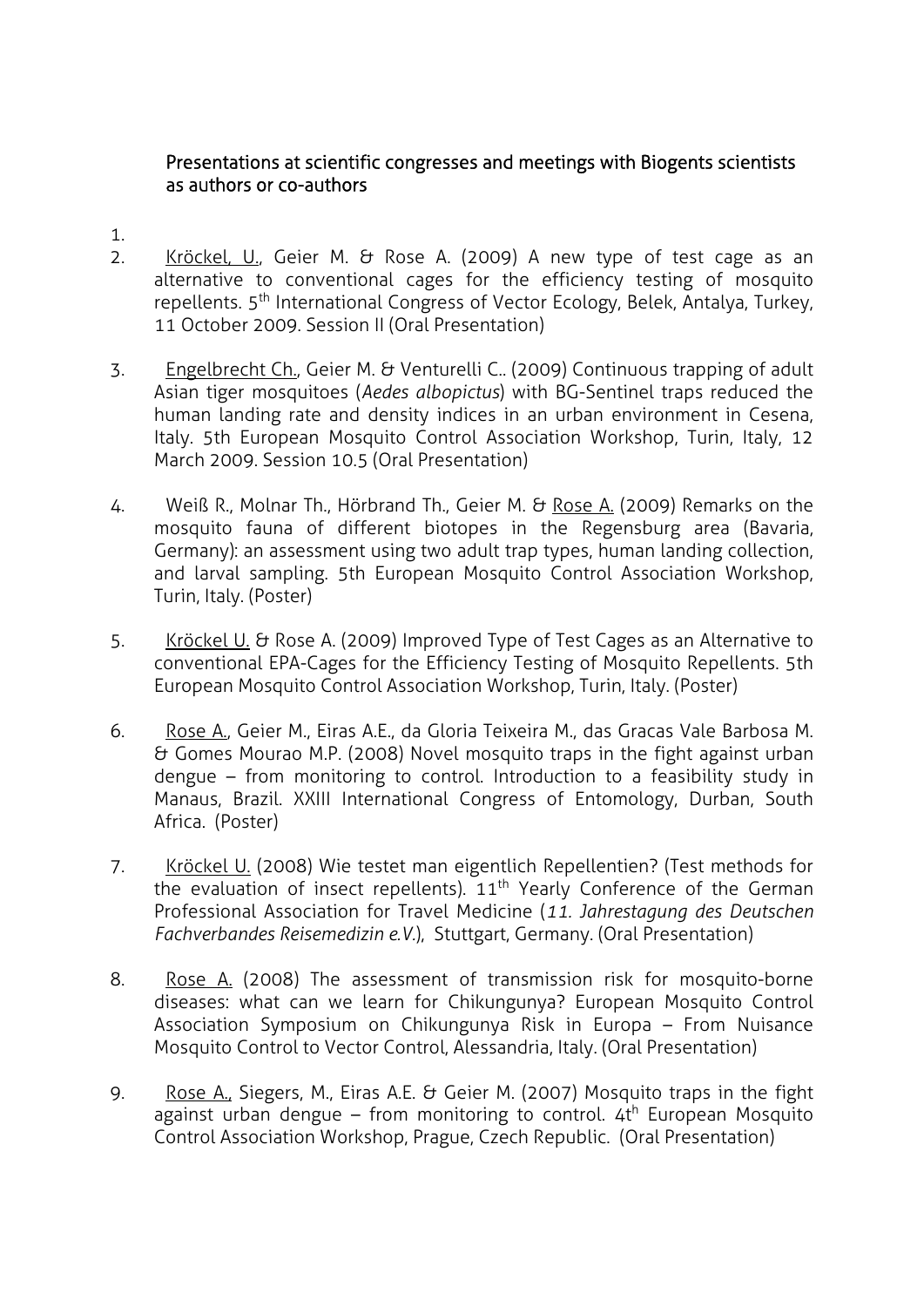- 10. Kröckel U. and Rose A. (2007) Efficacy testing of repellents against mosquitoes and other blood-sucking arthropods. 4th European Mosquito Control Association Workshop, Prague, Czech Republic. (Poster)
- 11. Drapeau J., Geier M, Rose A., Touraud D. & Kunz W (2007) Formulation and production of host odours and products to attract and repel mosquitoes. 5<sup>th</sup> Conference on formulation technology – Formula V, Potsdam, Germany. (Poster)
- 12. Geier M., Kröckel U., Eiras A.E., Williams C.W., Ritchie S.A. & Rose A. (2005) Human landing rates and trap catches: How representative is a mosquito trap? 4th International Congress of Vector Ecology, Reno, NV, USA. (Oral Presentation)
- 13. Bitzhenner M., Guaraglia Ch., Geier M., Rose A. and Talbalaghi A. (2005) Evaluation of the BG-Sentinel, a new monitoring trap for mosquitoes, in northern Italy. 4<sup>th</sup> International Congress of Vector Ecology, Reno, NV, USA. (Poster)
- 14. Geier M., Rose A., Eiras A. E. (2004) A new lure for host-seeking anthropophilic mosquitoes and a novel type of a simple, non- $CO<sub>2</sub>$  mosquito trap. 21<sup>st</sup> Annual Conference of The German Society for Parasitology (*Deutsche Gesellschaft für Parasitologie*), Würzburg, Germany. (Oral Presentaion)
- 15. Eiras A.E., Rose A., Geier, M. (2004) New tools for monitoring gravid females of the mosquitoes *Aedes aegypti* and *Aedes albopictus* (Diptera: Culicidae), vectors of Dengue and other arboviral diseases. 21<sup>st</sup> Annual Conference of The German Society for Parasitology (*Deutsche Gesellschaft für Parasitologie*), Würzburg, Germany. (Oral Presentaion)
- 16. Rose A., Eiras A.E., Geier M. (2004) New Attractants for host-finding mosquitoes & innovative designs for novel non-CO<sub>2</sub> traps, 70<sup>th</sup> Annual Meeting of the American Mosquito Control Association Meeting, Savannah, USA. (Oral Presentation)
- 17. Eiras A.E., Silva I., Rose A. (2004) MosquiTRAP & Atr.Aedes: New tools for monitoring gravid females of *Ae. aegypti* & *Ae. albopictus*, 70th Annual Meeting of the American Mosquito Control Association Meeting, Savannah, USA. (Oral Presentation)
- 18. Eiras A.E., Silva I.M., Roque R.A., Matosinhos I.M. & Geier M. (2004) Behavioural responses of gravid *Aedes aegypti* (Diptera: Culicidae) to synthetic oviposition attractants identified from grass infusions volatiles. XXII International Congress of Entomology, Brisbane, Australia. (Oral Presentation)
- 19. Geier M., Rose, A. & Eiras, A.E. (2004) Attractive host odours for mosquitoes: the blend ratio makes the difference. XXII International Congress of Entomology, Brisbane, Australia. (Oral Presentation)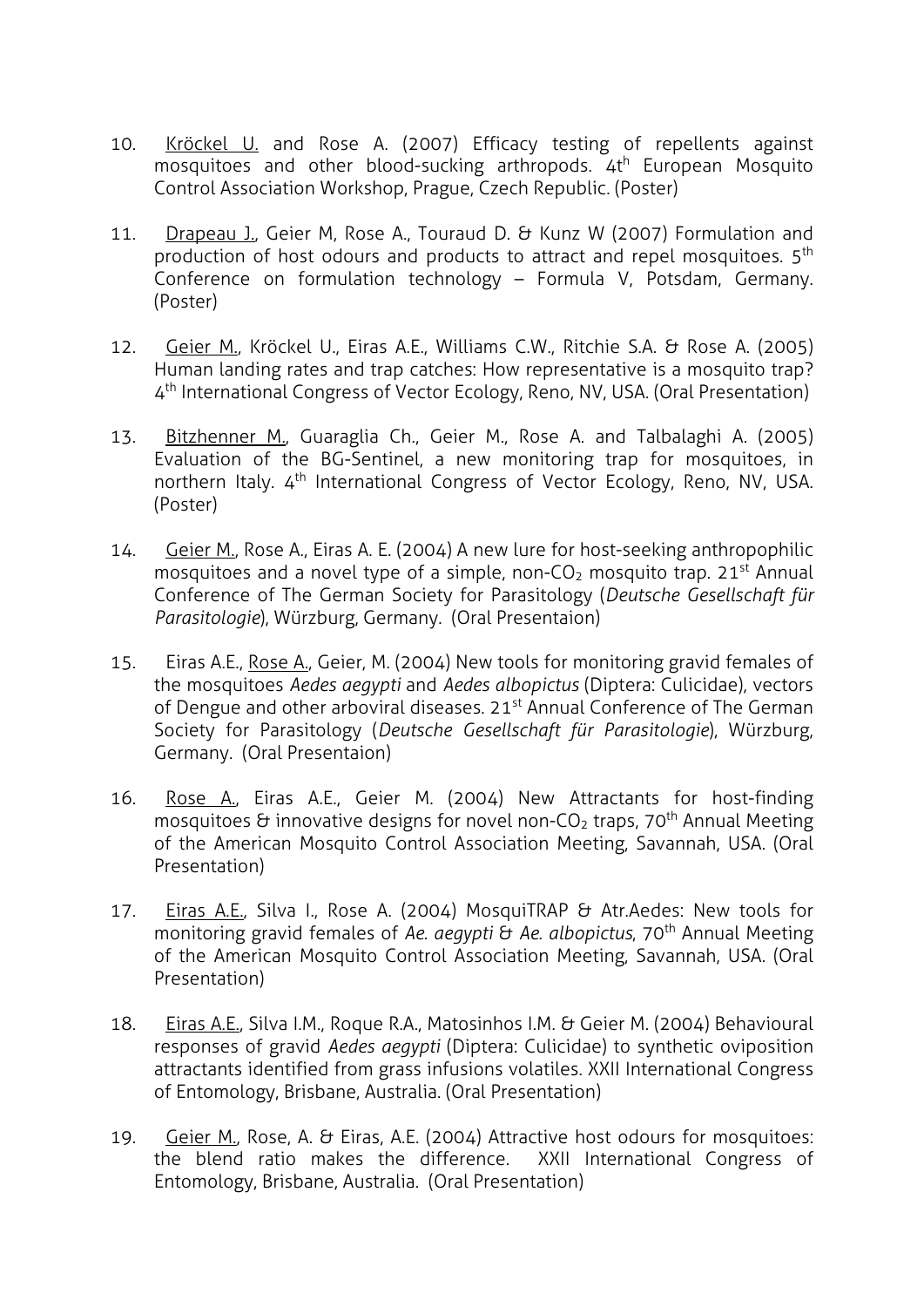- 20. Geier M., Rose A., Baptista C., Richie S.A., Kröckel U. & Eiras A.E. (2004) Specific monitoring tools for anthropohilic mosquitoes. XXII International Congress of Entomology, Brisbane, Australia. (Oral Presentation)
- 21. Eiras A.E., Silva I.M., Costa C.F., Antonacci R.G., Rose A., Geier M. (2004) Monitoring the mosquito Aedes aegypti: A novel surveillance method and new entomological indices using the gravid trap MosquiTRAP and a synthetic oviposition attractant AtrAedes). XXII International Congress of Entomology, Brisbane, Australia. (Oral Presentation)
- 22. Geier M., Bosch O., Steib, B., Rose A.M. & Boeckh J. (2002) Odour-Guided Host Finding of Mosquitoes: Identification of New Attractants on Human Skin. 4<sup>th</sup> Interational Conference on Urban pests. (Oral Presentation)
- 23. Geier M. (2001) Odour modulated behaviour of *Aedes aegypti*.3rd International Congress of Vector Ecology, Barcelona, Spain. (Oral Presentation)
- 24. Geier M., Steib B.M., Bosch O.J. & Boeckh J. (2000) Odour guided host finding of yellow fever mosquitoes: Composition of the attractive blend and flight behaviour in attractive odour plumes. Congress of ECRO, Brighton, England. (Oral Presentation)
- 25. Geier M., Franz H., Rose A.M. & Boeckh J. (2000) How the fine-scale plume structure of host-odours affect the flight behaviour of mosquitoes. XXI International Congress of Entomology, Foz do Iguassu, Brazil. (Oral Presentation)
- 26. Bosch J.O., Geier M. & Boeckh J. (2000) Attraction of *Aedes aegypti* to identified compounds on human skin. XXI International Congress of Entomology, Foz do Iguassu, Brazil. (Poster)
- 27. Dekker T., Geier M., Steib B.M. & Cardè R.T. (2000) L-Lactic acid is an important host stimulus for the anthropophilic *Anopheles gambiae* s.s. XXI International Congress of Entomology, Foz do Iguassu, Brazil. (Oral Presentation)
- 28. Steib B.M., Geier M. & Boeckh J. (1999) Why do mosquitoes prefer certain human individuals. 92te Jahresversammlung der Deutschen Zoologischen Gesellschaft, Insbruck, Austria.
- 29. Geier M., Bosch J.O. & Boeckh J. (1999) Effects of plume structure on upwind flights of mosquitoes towards host odours. European Symposium on Insect Taste and Olfaction VI, Tutzing, Germany. (Oral Presentation)
- 30. Bosch J.O., Geier M. & Boeckh J. (1999) Identified volatiles emitted from human skin attract female *Aedes aegypti.* European Symposium on Insect Taste and Olfaction VI, Tutzing, Germany. (Oral Presentation)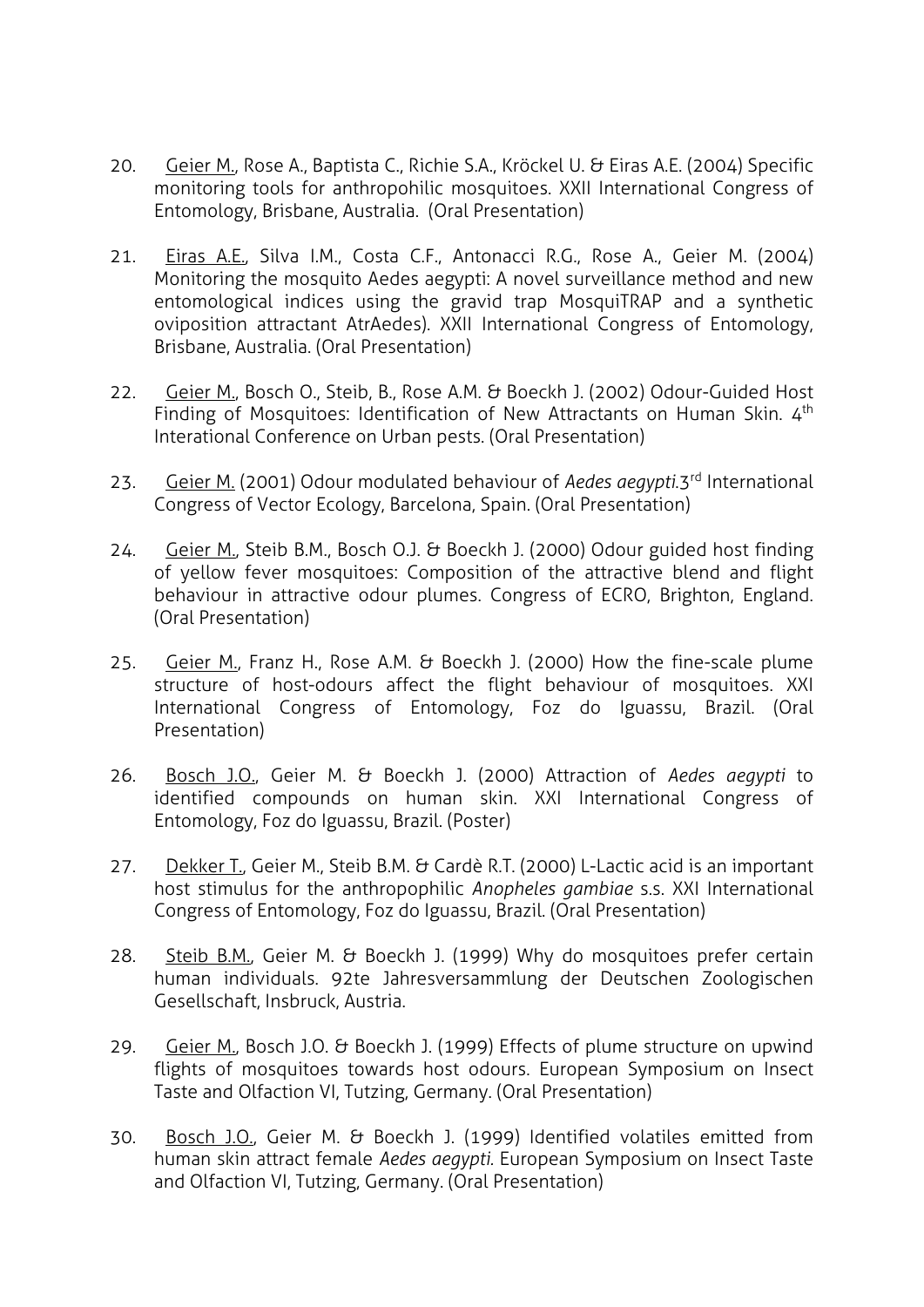- 31. Steib B.M., Geier M. & Boeckh J. (1999) What makes us attractive to yellow fever mosquitoes - The effect of lactic acid on host selection of *Aedes aegypti*. European Symposium on Insect Taste and Olfaction VI Tutzing, Germany. (Oral Presentation)
- 32. Geier M., Bosch O.J. & Boeckh J. (1998): Olfactory host finding of yellow fever mosquitoes: Exploring the attractive odor blend and effect of odor plume structure on upwind flights. XX Annual meeting of the Association for Chemoreception Sciences. (Oral Presentation)
- 33. Geier M., Bosch O.J. and Boeckh J. (1998): The influence of odour plume structure on the upwind flight of female Aedes aegypti (Diptera: Culicidae). XIIIth Congress of ECRO, Sienna, Spain. (Poster)
- 34. Geier M., Bosch O.J. and Boeckh J. (1998): The effect of odour plume structure on the upwind flight of female Aedes aegypti (Diptera, Culicidae). VI<sup>th</sup> European Congress of Entomology. Ceské Budejovice, Czech Republic. (Oral Presentation)
- 35. Rose A.M. (1998) The effect of host stimuli on the host finding behaviour of the bloodsucking bug *Triatoma infestans* (Hemiptera: Reduviidae), under quasinatural conditions. VI<sup>th</sup> European Congress of Entomology. Ceské Budejovice, Czech Republic. (Oral Presentation)
- 36. Stengl M. & Hörbrand T. (1997): What is the role of cyclic GMP in insect olfaction? Society for Neuroscience Abstracts 23: 1826.
- 37. Geier M., Sass H. & Boeckh J. (1996): Olfactory host finding of yellow fever mosquitoes *Aedes aegypti* (Diptera: Culicidae): Synergetic effect of different host odour components. XX International Congress of Entomology, Florence, Italy. (Oral Presentation)
- 38. Rose A.M. & Boeckh J. (1996) Host-finding of the bloodsucking bug *Triatoma infestans* (Hemiptera: Reduviidae), a vector of Chagas' disease: an olfactometer study. XX International Congress of Entomology. Florence, Italy. (Poster)
- 39. Rose A.M. & Boeckh J. (1996) Host-finding of the bloodsucking bug *Triatoma infestans* (Hemiptera: Reduviidae), a vector of Chagas' disease: Observations under conditions resembling the natural environment. 2<sup>nd</sup> International Conference on Insect Pests in the Urban Environment, Edinburgh, Scotland. (Poster)
- 40. Geier M. (1996): Olfactory cues in host finding of mosquitoes. 17. Jahrestagung der Deutschen Gesellschaft für Parasitologie. (Poster)